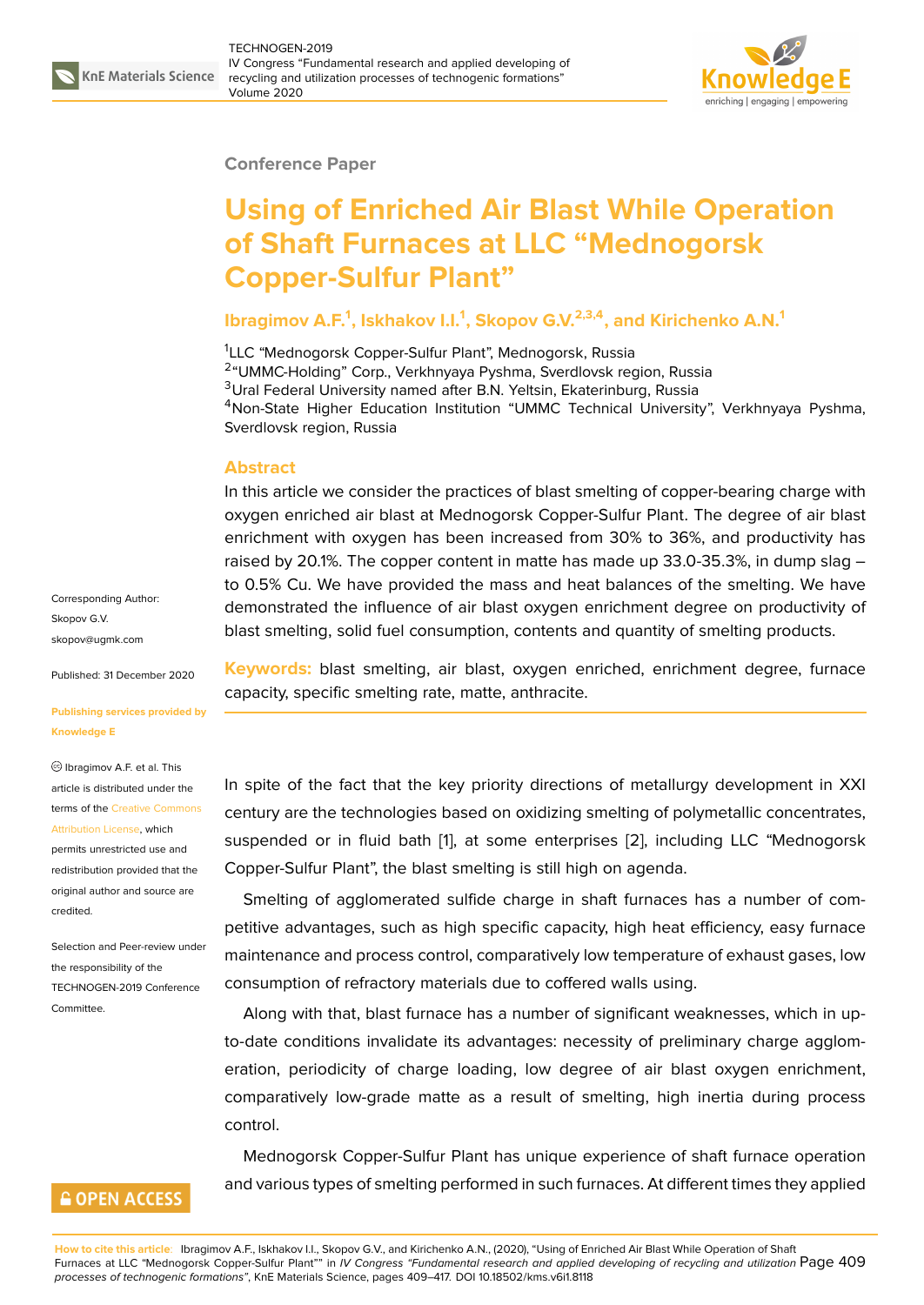the technologies of copper-sulfur smelting by method of "Orkle" [2], concentrating smelting, autogenous blast smelting of briquetted charge [3] and have introduced the technology of autogenous blast smelting of copper concentrate pellets and technology of smelting the clinker from zinc production [4, 5].

Originally, the autogenous blast smelting process was e[la](#page-8-2)borated for improving the applicable at that moment technology of high-sulfur ore smelting (copper-sulfur) with air blast oxygen enriched to 28-32% and with c[op](#page-8-3)[pe](#page-8-4)r content in copper matte of 20-30% and in slag – 0.25-0.35%. With that, the major part of sulfur was extracted in elementary form after complex gas purification, catalysis and condensation. The technology, as it stands, has not been introduced, as far as the development of Blyavinsky mine has been finished, and the ore from this mine was the most suitable and met the requirements of copper sulfur-smelting, because it did not almost contained zinc and arsenic.

Due to absence of other suitable ores the acute need to start the smelting of copper concentrate with high content of zinc and arsenic admixtures from Gaisky Concentrator (Gaisky GOK) has arisen. For this purpose it was necessary to meet two challenges: to set up concentrate briquetting and blast smelting of briquettes with fluxes resulting in sulfur recovery into process gas in the form of dioxide suitable for treatment at sulfur acid production.

Starting from 1986 after putting the oxygen plant with the capacity of 5 ths.  $nm<sup>3</sup>$  of industrial oxygen per hour into operation the major part of sulfide raw materials supplied to Mednogorsk Copper-Sulfur Plant has been briquetted, pelletized and processed in shaft furnaces at the former concentrating smelting site with oxygen enriched air blast.

As for charge briquetting for further smelting we have taken into account the experience of the plants "Legnitsa" (Poland), "Gloguv-I" (Poland) and "Mansfeld Mining and Metallurgical Plant" named after Wilhelm Pieck (Germany) using a high pressure grinding roller and sulfite-cellulose alkali liquor as a binder.

Peculiar conditions of sulfide oxidation in shaft furnace create close contact of these sulfides with quartz skull in the tuyere area, what prevents iron overoxidation and allows providing the magnetite mass fraction in dump slag less than 3-5%. Introduction of oxygen enriched air blast allowed treating 85-90% of primary sulfide raw materials in two shaft furnaces at the former concentrating smelting site [3, 4].

In 1988-1990ss the specialists of the plant jointly with the institute "Unipromed" have elaborated an original technology of processing the copper concentrate from Gaisky Concentrator (Gaisky GOK) into high-strength pellets by h[yd](#page-8-2)[ro](#page-8-3)thermal hardening in horizontal autoclaves with synthesis of hydrosilicate bonder [5].

Finished pellets with the diameter of 15-18 mm and moisture level of 0.8-5.0% had the compressive strength of 600-890 N and strength for throwing off from the height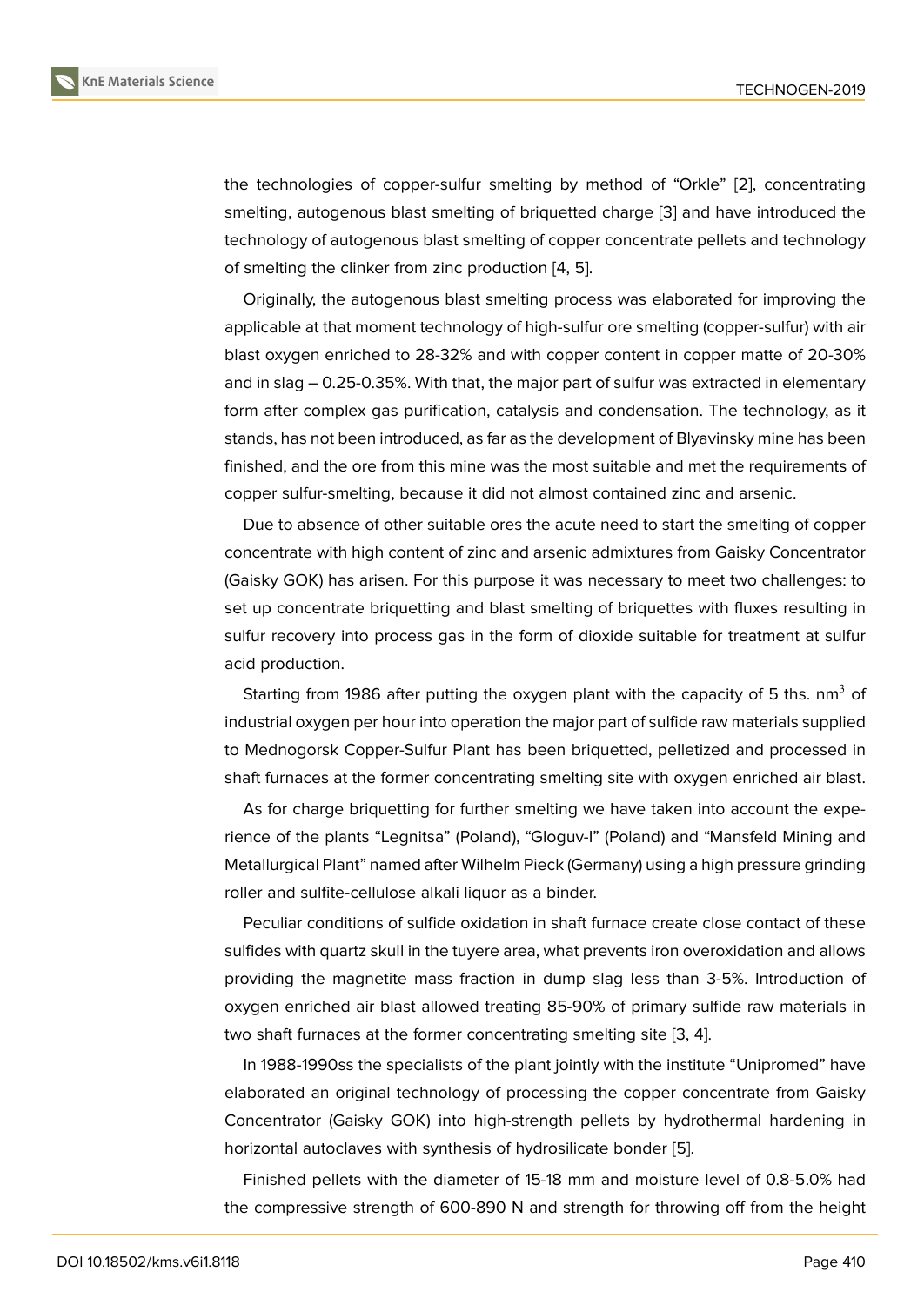of 2 m on a metal plate – 9-13 times. Replacement of briquettes in the shaft furnace charge for pellets has positively influenced the uniformity of air blast arrangement in the furnace and allowed increasing the capacity by 32-36% (rel.) with constant air blast oxygen enrichment to 26–29% (vol.). Temperature of exhaust gases reduced by 80-100  $\mathrm{^{0}C}$ , copper content in matte increased by 8-10 %, dust entrainment decreased by a factor of 1.4-1.6.

Specific charge smelting rate made up 66-68 t/m<sup>2</sup>day, including pellets 54 t/m<sup>2</sup>day, with air blast consumption of 25 – 28 ths.  $\mathrm{m}^3$ /h and oxygen – 2.5 – 3.0 ths.  $\mathrm{m}^3$ /h. Copper content: in matte 32.0 – 37.2%, in slag 0.27 – 0.37% (with content of  $SiO<sub>2</sub>$  35-37%, CaO 11-12%). Dust entrainment level reached 3.4% of charge mass. Average composition of exhaust gases, volume %: 9.0 SO $_2$ , 10.0 O $_2$ , 11.0 CO $_2$ , 0.1-0.2 COS, 0.1-0.2 CS $_2$ .

Special attention from the view point of shaft furnace using should be drawn to elaborated and introduced by Mednogorsk Plant technology of processing the clinker from zinc production, which due to polydispersity and complex material composition (metallic iron 21-35%, hydrogen 20-25 % linked with hard-melting oxide phases and low sulfur content) falls into the category of refractory materials. Most of existing methods of clinker smelting into matte proposed putting the high-sulfur materials – sulfidizers into the charge (ore, pyritic or copper concentrate), what complicated further sulfur utilization.

Creation of a new technology of clinker processing in shaft furnaces was targeted at sulfidizer removal from the charge and efficient combining the sites of sufilde and low-sulfur raw materials processing at one and the same copper smelter.

Based on performed complex of R&D works and experimental-industrial trials, the theory of clinker smelting without sulfidizer has been elaborated, and the sequence of clinker components has been determined: coke breeze  $\rightarrow$  carbon dissolved in iron  $\rightarrow$ metallic iron → sulfides. Necessity of return converter slag introduction into charge in ratio of 1:1 to clinker has been demonstrated for using the magnetite contained in slag as a reagent for oxidation and slagging the clinker metallic iron [6].

Currently, at Mednogorsk Copper-Sulfur Plant the following process flow of blister copper production is used. It includes the following operations:

*Briquetting of starting raw materials* → *blast smelting* [→](#page-8-5) *combined smeltingconverting* → *converting.*

This process flow provides preliminary agglomeration of starting copper-bearing raw materials and subsequent briquetting. Then briquettes are smelted together with fluxes and return converter slag in shaft furnaces, what provides copper matte and dump slag. Copper matte is sent to Peirce-Smith horizontal converters and to the plant of combined smelting and converting, where some part of briquette screenings are smelted. The final product of converting is blister copper, and slag from the converter and from the plant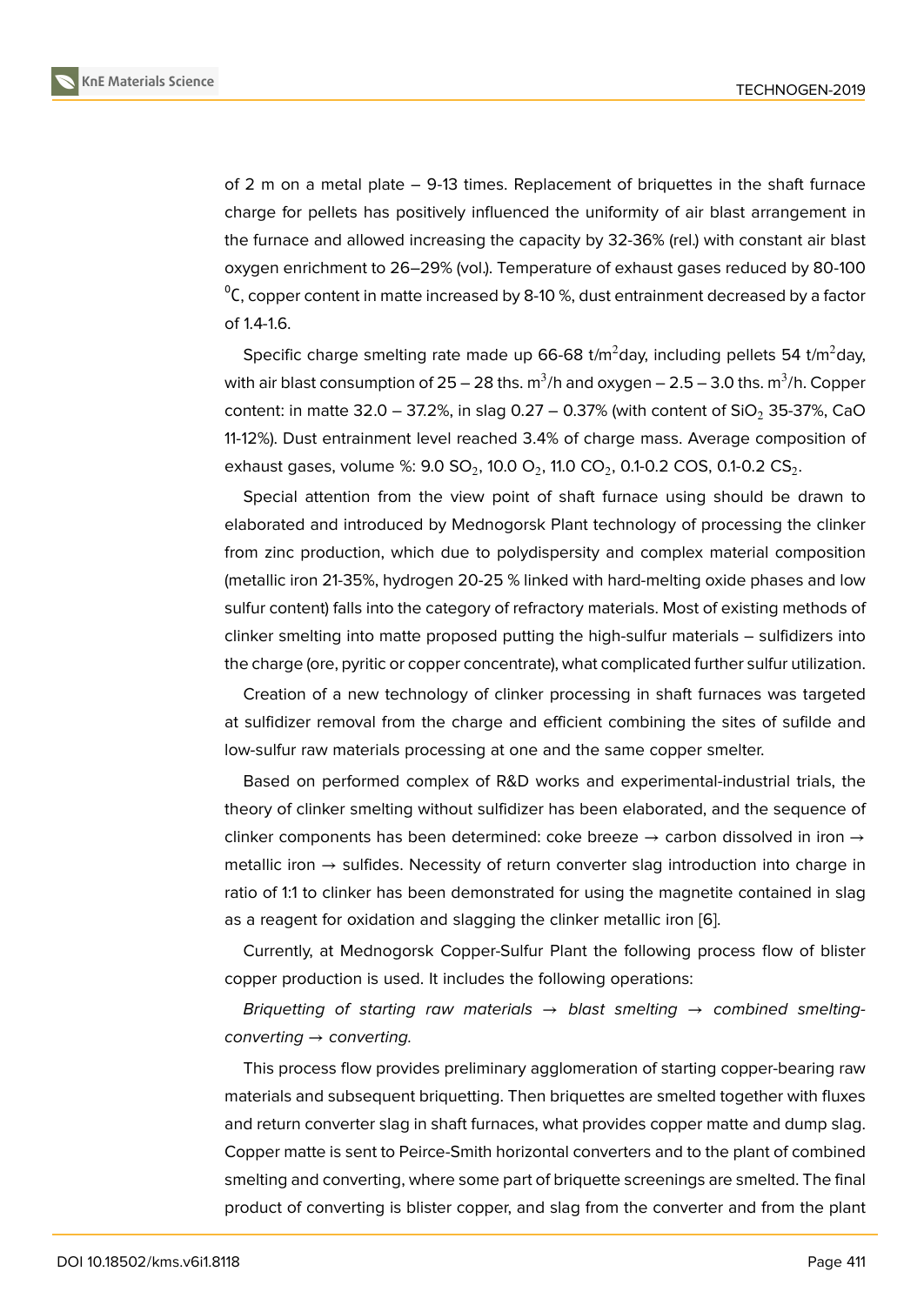

**KnE Materials Science**

of combined smelting and converting is return slag, so after cooling it is fed to shaft furnaces. Some part of starting copper-bearing raw materials is processed at the plant of combined smelting and converting without preliminary agglomeration, then high-grade matte from the plant of combined smelting and converting is fed for converting.

Facilities of Mednogorsk Copper-Sulfur Plant existed before 2016 allowed using oxygen-air mixture as air blast for shaft smelting in terms of process oxygen availability with rate of enrichment to 30 - 31%. Oxygen consumption per each of two shaft furnaces made up, in average, 2500 nm $^3$ /h, air blast consumption - to 17000 nm $^3$ /h. At that, one furnace smelted 680-710 t of charge per day with the specific smelting rate of 59.0 – 62.2 t/m<sup>2\*</sup>d.

Sulfide briquettes (copper concentrates from PJSC "Gaisky GOK" and CJSC "Buribaevsky GOK" as well as clinker from OJSC "Elektrozinc"), reverts (converter and smelting/converting furnaces slag), quartz, limestone, non-agglomerated clinker and fuel (anthracite, Grade AO, produced by JSC Central Concentrator "Gukovskaya") were supplied for smelting. Sulfide briquette in the charge was 45.0-50.0%, non-agglomerated clinker was about 3.5%, anthracite consumption was about 3.0-3.6% of the charge. Table 1 shows material balance calculation of blast smelting based on main components for this period of work.

| Description                 | weight    |       | Cu    | Fe    | S     | $\mathsf{C}$ | <b>Others</b> |  |
|-----------------------------|-----------|-------|-------|-------|-------|--------------|---------------|--|
|                             | t         | %     | %     | %     | %     | %            | %             |  |
| Charge                      |           |       |       |       |       |              |               |  |
| Sulfide briquette           | 350.00    | 22.27 | 14.00 | 30.94 | 33.80 | 1.50         | 19.75         |  |
| <b>Clinker</b>              | 20.00     | 1.27  | 2.07  | 21.90 | 6.00  | 22.00        | 48.04         |  |
| Quartz flux                 | 51.90     | 3.30  |       | 1.30  |       |              | 98.70         |  |
| Limestone                   | 37.60     | 2.39  |       | 0.40  |       |              | 99.60         |  |
| <b>Reverts</b>              | 232.22    | 14.77 | 2.25  | 44.00 | 1.12  |              | 52.64         |  |
| Fuel                        | 25.10     | 1.60  |       | 0.98  | 0.51  | 81.64        | 16.87         |  |
| Blast air                   | 473.43    | 30.12 |       |       |       |              | 100.00        |  |
| Blast process oxygen        | 82.23     | 5.23  |       |       |       |              | 100.00        |  |
| Air inflow through charging | 290.38    | 18.47 |       |       |       |              | 100.00        |  |
| Charge moisture             | 8.98      | 0.57  |       |       |       |              | 100.00        |  |
| Total                       | 1, 571.83 | 100   |       |       |       |              |               |  |
| Product                     |           |       |       |       |       |              |               |  |
| Matte                       | 177.19    | 11.27 | 28.22 | 42.46 | 24.14 |              | 5.18          |  |
| Slag                        | 385.75    | 24.54 | 0.50  | 33.67 | 2.22  |              | 63.61         |  |
| Dust                        | 33.88     | 2.16  | 8.06  | 31.87 | 10.82 |              | 49.25         |  |
| Gas                         | 975.01    | 62.03 |       |       | 6.90  | 3.09         | 90.01         |  |
| Total                       | 1, 571.83 | 100   |       |       |       |              |               |  |

#### TABLE 1: Material balance of blast smelting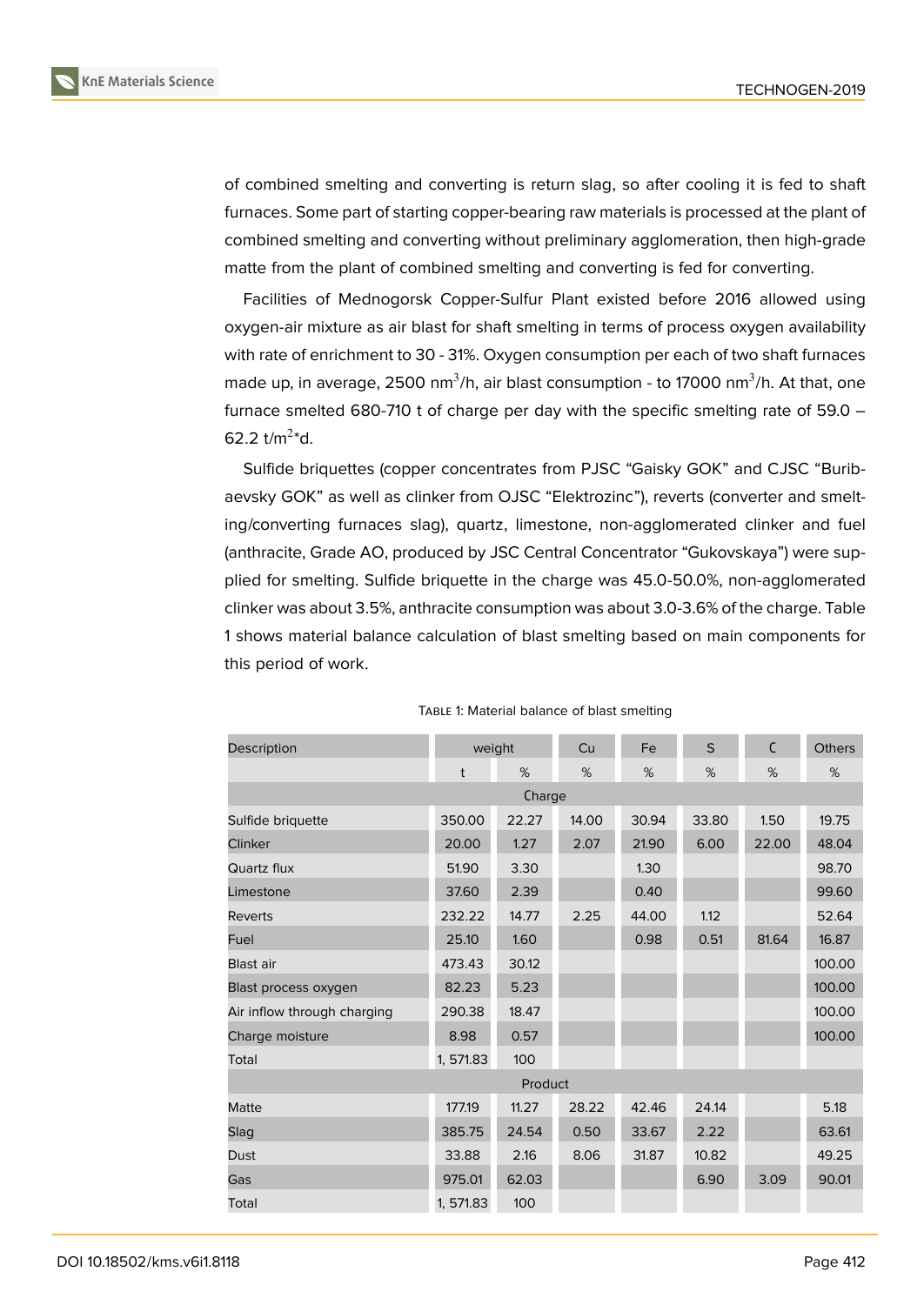In November 2016, the first stage of a new oxygen station operating on the principle of vacuum short-cycle adsorption (VShCA) with a production rate of 5,833 Nm3/h was put into operation at MMSP, LLC. It led to improvement of production efficiency at MMSP LLC by using an oxygen-air mixture with a higher oxygen content as a blast for shaft furnaces and smelting/converting furnaces.

The oxygen consumption of each blast furnace has been increased stage-by-stage: initially, up to 2,700–3,000 Nm3/h with an air blast consumption of 15,200–16,400 Nm3/h and average oxygen enrichment rate of 32.5%. Moreover, blast furnace capacity averaged 730 tons of charge per day, as well as anthracite consumption of 2.0-2.4% of the charge.

Further attempts to increase oxygen consumption led to raise of disturbances in the stable furnace operation due to formation of local purges and scull on the furnace walls and roof. Temperature rise of the exhaust gases increased the load of the dust/gas cleaning facilities and draft equipment and decreased the thermal efficiency of the unit.

For the stable operation of the furnace, special measures had to be taken, i.e. once-trough charges of anthracite, as well as a special slag charge (converter slag + anthracite) at reduced feed rate, which led to loss of furnace capacity and increase in fuel consumption. Leakage of weld seams has become more frequent in the area of flange joints of evaporative cooling elements, as well as around the tuyere tubes inside the furnace, due to significant local temperature differences, which occur because of increased fuel consumption.

The main reasons for that are the low briquette strength and improper charge recipe for blast furnaces. Correction actions allowed considering the use of an oxygen-air mixture with an oxygen flow rate max.3,800-4,000 Nm3/h and a blast enrichment rate max. 36.6%.

The average specific smelting rate of the charge with an increased oxygen consumption was 72.1 t/m2 per day and, in particular periods, reached 78.4 t/m2\* per day with max. 35.3% of copper in matte (Figures 1&2). At the same time, deeper and faster oxidation of sulfides has enhanced heat release per unit time, which allowed reducing significantly the consumption of anthracite avg. to 1.1-1.3% of the charge (Figure 3) and increasing the content of sulfur dioxide in the exhaust gases of blast furnaces (Figure 4).

As a result of increased oxygen consumption and oxygen-air mixture enri[ch](#page-5-0)ment degree, capacity of each furnace achieved on average 850 tons of charge per day. [S](#page-6-0)ulfide briquette percentage in the charge was 48.0–50.0%, zinc clinker - 8.0%, and anthracite consumption was in the range of 1.1–1.4% of the charge. Matte and dump slag with copper content of 31.0–35.3% and 0.48–0.50%, respectively, were produced.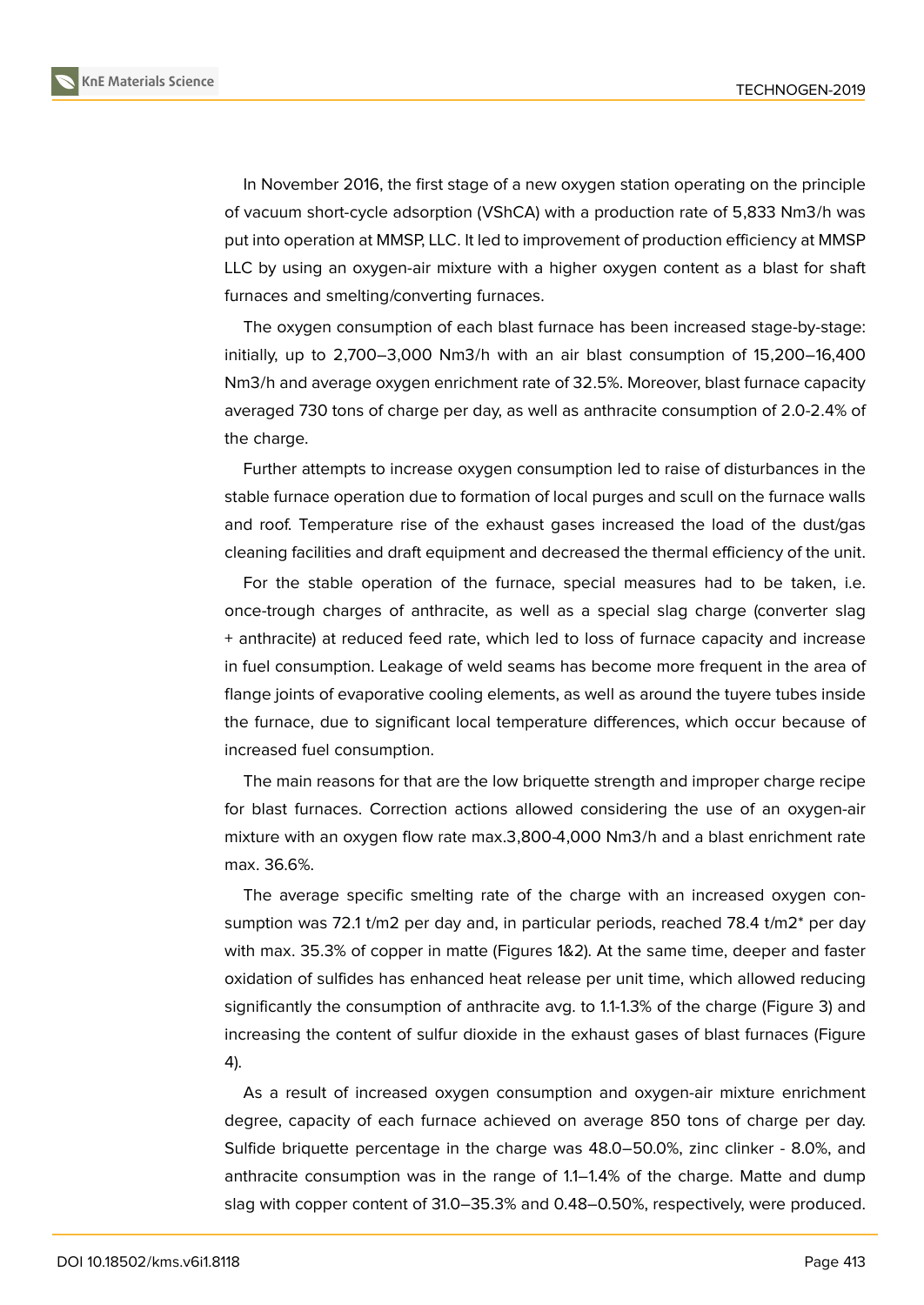**KnE Materials Science**



**Figure** 1: Specific smelting rate of blast furnaces







<span id="page-5-0"></span>**Figure** 3: Fuel consumption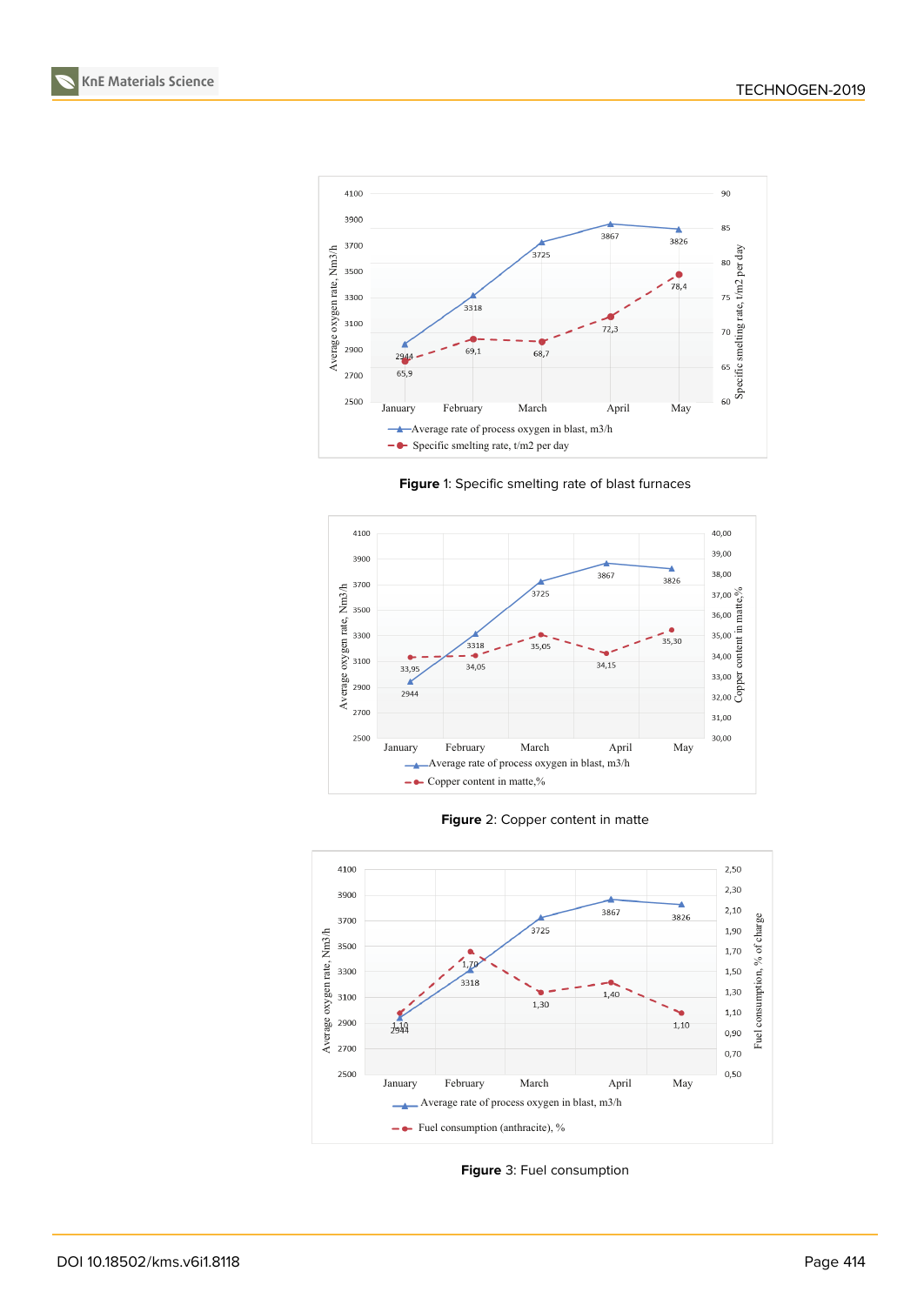**KnE Materials Science**



<span id="page-6-0"></span>**Figure** 4: Sulfur dioxide content in exhaust gases

Table 2 shows the calculation of the material balance of blast smelting for this period of work.

The above results of blast furnaces operation before and after increasing the blast oxygen have led to the following conclusions.

• The blast enrichment has enhanced blast furnaces capacity by 20.1% by the charge.

• Fuel consumption has been reduced from 3.6% to 1.3% due to acceleration of sulfide oxidation;

• The degree of desulfurization has increased, which led to growth of copper content in the matte and concentration of sulfur dioxide in the exhaust gases.

The calculation of heat balance (Table 3) shows that in both periods there is an excess heat (max. 2%). Some redistribution of heat occurs in the second period. Thus, while in the first period there was heat loss with exhaust gases, which amounted to 37.40% of the total heat losses, but when using an oxygen-air mixture with the larger amount of oxygen, the 40.6% of heat loss with slag and 34.63% of heat loss with gases were achieved.

# **1. Conclusions**

1. For the first time, the possibility of blast furnace operation mainly using sulfide raw materials with blast oxygen enriched up to 36.6% (vol.) was presented in the course of pilot tests.

2. As a result of smelting enhancement at MMSP LLC, charge capacity of the blast furnace has been improved by more than 20%, while actual fuel (anthracite) consumption has been reduced to 1.3% (abs.) of the charge.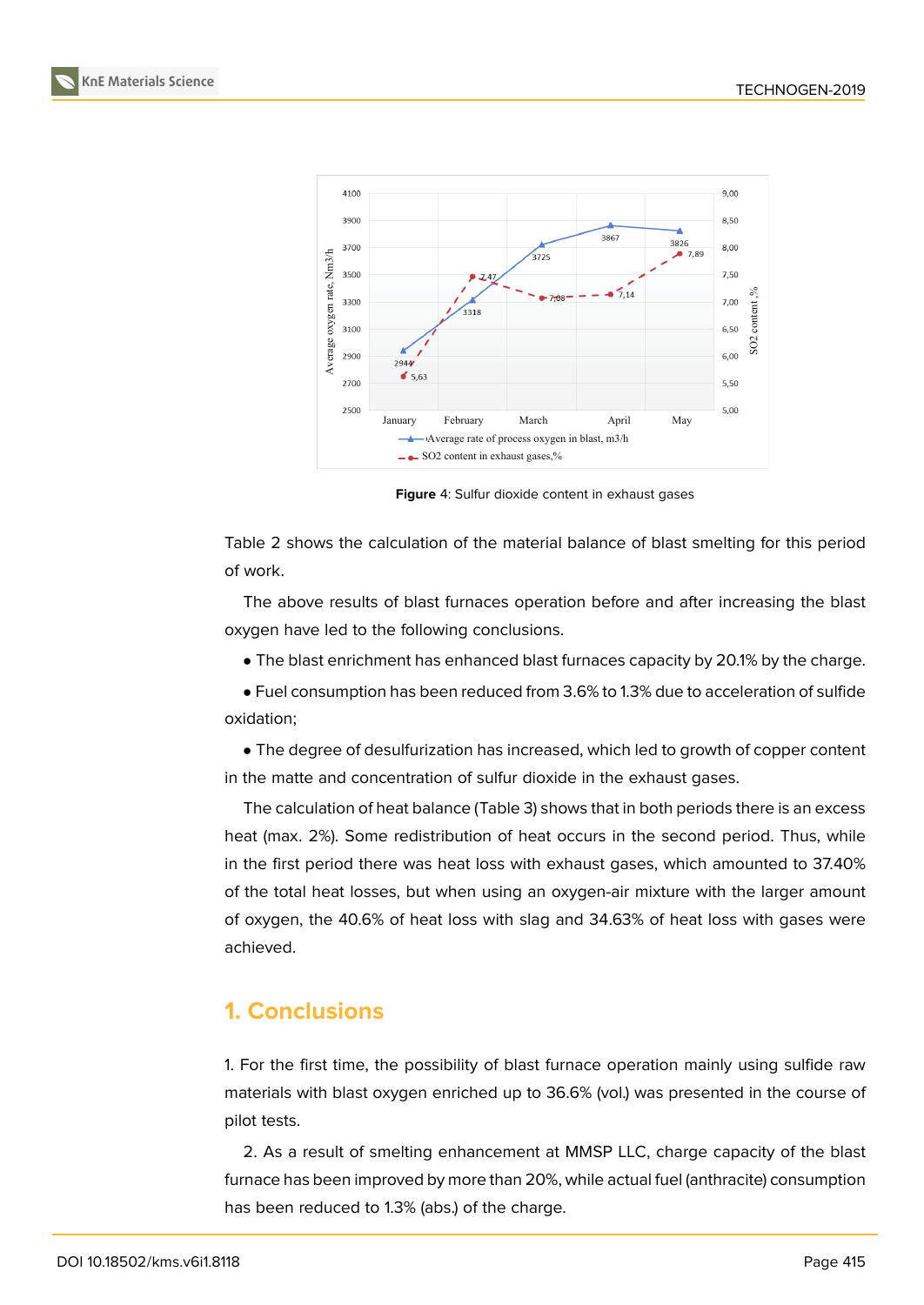

| Description                 | weight       |       | Cu    | Fe    | S     | C     | <b>Others</b> |
|-----------------------------|--------------|-------|-------|-------|-------|-------|---------------|
|                             | $\mathsf{t}$ | %     | %     | %     | %     | %     | %             |
| Feed                        |              |       |       |       |       |       |               |
| Sulfide briquette           | 419.00       | 24.37 | 14.00 | 30.94 | 33.80 | 1.50  | 19.75         |
| Clinker                     | 58.00        | 3.37  | 2.07  | 21.90 | 6.00  | 22.00 | 48.04         |
| Quartz flux                 | 73.05        | 4.25  |       | 1.30  |       |       | 98.70         |
| Limestone                   | 46.80        | 2.72  |       | 0.40  |       |       | 99.60         |
| <b>Reverts</b>              | 233.74       | 13.59 | 2.25  | 44.00 | 1.12  |       | 52.64         |
| Fuel                        | 10.90        | 0.63  |       | 0.98  | 0.51  | 81.64 | 16.87         |
|                             | 830.59       |       |       |       |       |       |               |
| Blast air                   | 445.10       | 25.88 |       |       |       |       | 100.00        |
| Blast process oxygen        | 125.58       | 7.30  |       |       |       |       | 100.00        |
| Air inflow through charging | 295.60       | 17.19 |       |       |       |       | 100.00        |
| Charge moisture             | 11.76        | 0.68  |       |       |       |       | 100.00        |
| Total                       | 1,719.53     | 100   |       |       |       |       |               |
| Product                     |              |       |       |       |       |       |               |
| Matte                       | 180.85       | 10.52 | 32.89 | 38.11 | 22.88 |       | 6.12          |
| Slag                        | 482.15       | 28.04 | 0.49  | 34.26 | 2.15  |       | 63.10         |
| Dust                        | 39.96        | 2.32  | 8.15  | 30.83 | 11.09 |       | 49.93         |
| Gas                         | 1,016.56     | 59.12 |       |       | 9.01  | 2.75  | 88.24         |
| Total                       | 1,719.53     | 100   |       |       |       |       |               |

TABLE 2: Material balance of shaft smelting

TABLE 3: Heat balance of blast furnace

| Balance item                     | Period of 2016 |        | Period of 2018 |        |  |  |  |  |
|----------------------------------|----------------|--------|----------------|--------|--|--|--|--|
|                                  | kcal.          | %      | kcal.          | %      |  |  |  |  |
| Energy input                     |                |        |                |        |  |  |  |  |
| Sensible heat of charge          | 3,505.89       | 1.00   | 4,189.45       | 1.05   |  |  |  |  |
| Sensible heat of fuel            | 251.00         | 0.07   | 109.00         | 0.03   |  |  |  |  |
| Sensible heat of blast<br>air    | 3,408.67       | 0.97   | 3,204.71       | 0.80   |  |  |  |  |
| Sensible heat of blast<br>oxygen | 542.72         | 0.15   | 828.85         | 0.21   |  |  |  |  |
| <b>Chemical heat</b>             | 344,635.16     | 97.81  | 392,488.44     | 97.92  |  |  |  |  |
| Total                            | 352,343.45     | 100.00 | 400,820.45     | 100.00 |  |  |  |  |
| Energy output                    |                |        |                |        |  |  |  |  |
| Matte heat                       | 30,565.69      | 8.67   | 31,196.77      | 7.78   |  |  |  |  |
| Slag heat                        | 130,190.57     | 36.95  | 162,726.23     | 40.60  |  |  |  |  |
| Gas heat                         | 131,791.47     | 37.40  | 138,784.60     | 34.63  |  |  |  |  |
| Dust heat                        | 4,099.54       | 1.16   | 4,835.59       | 1.21   |  |  |  |  |
| Heat to atmosphere               | 50,430.04      | 14.31  | 57,382.34      | 14.32  |  |  |  |  |
| Heat excess                      | 5,266.14       | 1.49   | 5,894.93       | 1.47   |  |  |  |  |
| Total                            | 352,343.45     | 100.00 | 400,820.45     | 100.00 |  |  |  |  |

The following people have been directly involved: